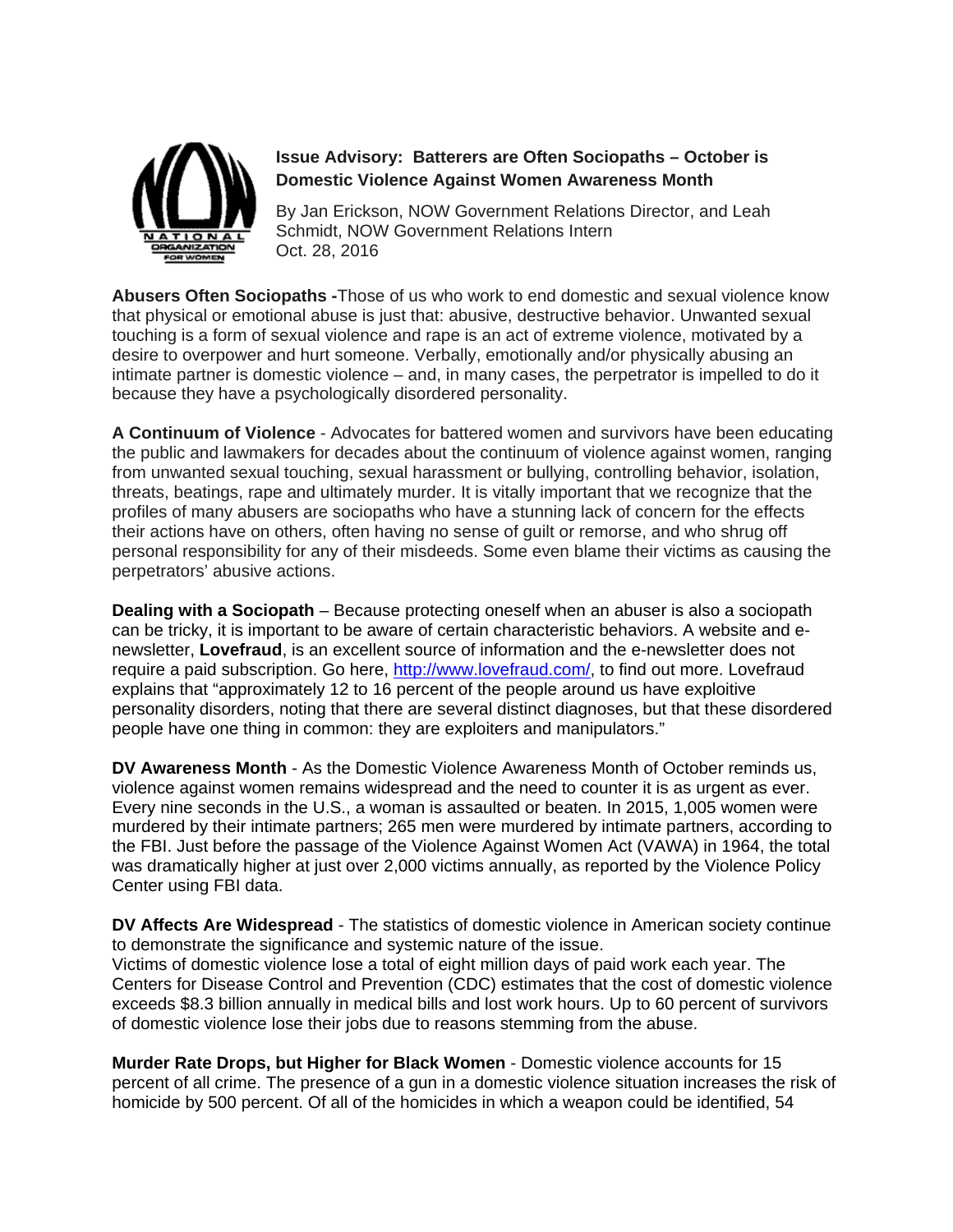percent of female victims were shot and killed with a gun, according to the Violence Policy Center (VPC). The Violence Policy Center has published data on women murdered by men for 19 years and found that the rate of women murdered by men in single victim/single offender incidents have dropped by 31 percent. Ninety-three percent of women killed by men were murdered by men they knew; 63 percent were wives or other intimate acquaintances of their killers, according to the VPC. Their study also found that black women are disproportionately impacted by fatal domestic violence. In 2014, black females were murdered by men at more than twice the rate for white women murdered by men.

**Still Falling Short** - Progress since VAWA's 1994 adoption has been impressive, but as an indication of how we as a nation are still falling short in protecting violence survivors, the National Network to End Domestic Violence's annual one-day survey in 2015 of 1,752 DV programs found more than 12,000 requests for help had to be turned away because of a lack of staffing and resources. Multiply the 12,000 turned-away requests for help by the number of days in a year and the estimated total of unmet need is over 4.3 million annually! Additionally, national, state, and local hotline staff answered over 21,300 calls in the one-day survey period: the need for daily support is massive.

**Countless Lives Saved** - VAWA has put more police on the street, funded training of law enforcement, established a national hotline to direct survivors to help in their communities, funded more shelters and local hotlines, supported networks to promote education and prevention, funded studies and data collection and underwrote other important services. Federal, state and local funding for – plus private donations – have saved countless lives. But additional funds are needed.

**Better Funding Welcomed** - VAWA programs are at the heart of our nation's response to domestic violence. Each of these programs is critical to ensuring that victims are safe, that offenders are held accountable, and that our communities are more secure. All VAWA programs must be funded - at minimum - at their full authorization levels in order to address the continued epidemic of domestic violence, sexual assault, dating violence, and stalking. Increased funding would be wonderful.

**Advocates are Key to Congressional Action** - Reauthorization of the **Violence Against Women Act** (VAWA) is critically important and advocates will soon be working on the next reauthorization effort. If experience is a guide, it could be a tough battle in a Republicancontrolled House. Hopefully, the Senate will return to Democratic control and provide the kind of leadership needed to get VAWA reauthorized. Advocates for battered women and their families are essential in getting VAWA reauthorized. Your continued calls and messages to senators and representatives will be needed in the coming 115<sup>th</sup> Congress.

## **More Information:**

Fact Sheet, The Violence Against Women Act, by the White House, [https://www.whitehouse.gov/sites/default/files/docs/vawa\\_factsheet.pdf](https://www.whitehouse.gov/sites/default/files/docs/vawa_factsheet.pdf)

When Men Murder Women – An Analysis of 2014 Homicide Data, by the Violence Policy Center, [http://www.vpc.org/press/more-than-1600-women-murdered-by-men-in-one-year-new](http://www.vpc.org/press/more-than-1600-women-murdered-by-men-in-one-year-new-study-finds-2/)[study-finds-2/](http://www.vpc.org/press/more-than-1600-women-murdered-by-men-in-one-year-new-study-finds-2/)

Domestic Violence Counts 2015 – A 24-Hour Census of Domestic Violence Shelters and